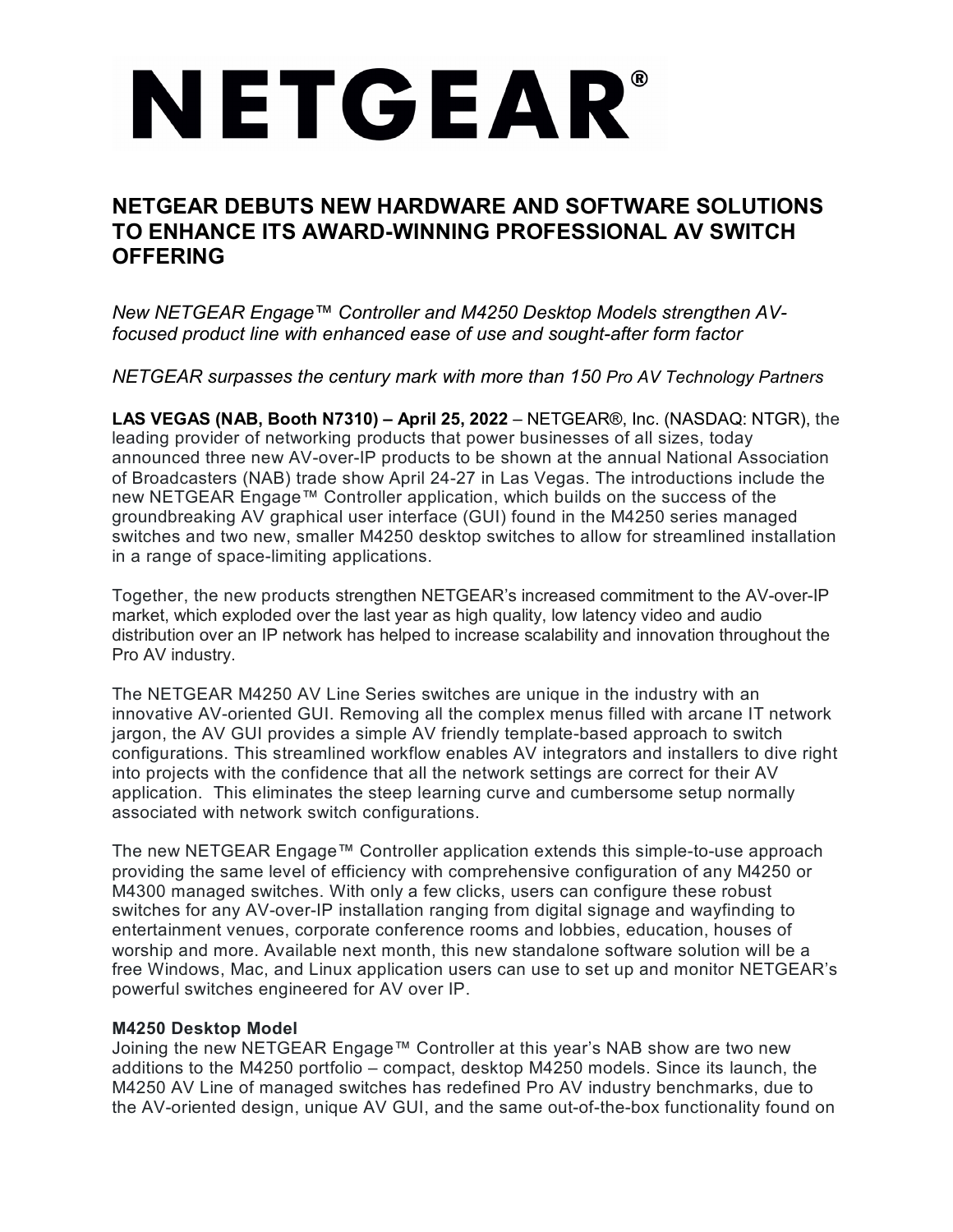the popular M4300 and M4500 switches. From conference rooms to digital signage, the new M4250 desktop models are small enough to fit behind a monitor or under a conference room table allowing full functionality in a compact form factor with the horsepower needed for complicated installations.

## **Additional Product Specifications:**

- The new M4250-9G1F-PoE+ (GSM4210PD), targeting audio installations, is fanless and comes with 8x 1G PoE+ ports and another 1G standard port along with 1x SFP port for uplinks.
- The companion model M4250-8G2XF-PoE+ (GSM4210PX) has adjustable fans and 8x 1G PoE+ ports with an additional 2x SFP+ ports for higher bandwidth uplinks needed in video installations.

"NETGEAR has continued to recognize the evolution taking place in the Pro AV world and specifically the advancements in AV-over-IP installations that are changing what is possible in our industry," said Laurent Masia, director of product line management for managed switches at NETGEAR. "The latest example of our commitment to this space is a pairing of these new products that further elevate our managed switch product line and deploy an entirely new way of switch configuration solely designed with the AV Pro in mind."

## **Pro AV Partnerships Take Off**

NAB 2022 marks the celebration of over 150 Pro AV Technology Partners for NETGEAR. The list includes the most widely recognized names in the industry and the up-and-coming innovators of AV-over-IP technology validating NETGEAR's commitment to the industry. As the world continues to adopt more AV-over-IP technologies, endpoint, display, camera, and structured cabling companies are aligning with NETGEAR to provide complete compatibility through extensive testing and mutual certification.

NETGEAR's recent Pro AV manufacturer partnerships range from the biggest names in the industry to the boutique companies producing innovative AV over IP technology.

"When you look at the switch you can tell that they get AV and they have actually engineered the solution that meets the high bandwidth requirement for an AV environment," said Jatan Shah, Vice President, QSC. "NETGEAR just gets it."

The ever-growing list of over 150 partners comprises the following:

Adder, Alfatron, AMX, Analog Way, Apantac, Arich, Arista, ATEN, Atlona, AUDAC, Aurora, AV LINK, AV Stumpfl, Avonic, AVPro Edge, Biamp, BirdDog, Black Box, Blustream, Bolin, Bosch Security Systems, Broadata, Canon, Christie, CIS Corp, Clear-Com, Cleerline, Creator, Crestron, Cypress, CYP// Europe, Danacoid , DVDO, DVIGear, Epiphan , Everet Imaging, Evertz AV, Extron, Global Cache, Hawk-Eye, HoneyOptics, Hosteex, IDK Corporation, IHSE, iMag Systems, JAM LABs, Jupiter, Just Add Power, JVC, KanexPro, Key Digital, Kiloview, Kramer, kvm-tec, Liberty, Lightware, Lumens, Magewell, Marshall, Matrox, MediaComm, MediaStar, Megapixel, Merging Technologies, Muxlab, Newtek, Panasonic, Pascal, Pixera, Polecam, Poly , ProDVX, PTZOptics, PureLink, QSC, Riedel, RTI, SalrayWorks, Savant, SAVI, Sennheiser, Shure, Signify, Siemon, Silora, Skaarhoj, Sony, SWIT Europe, Tascam, Telescript,